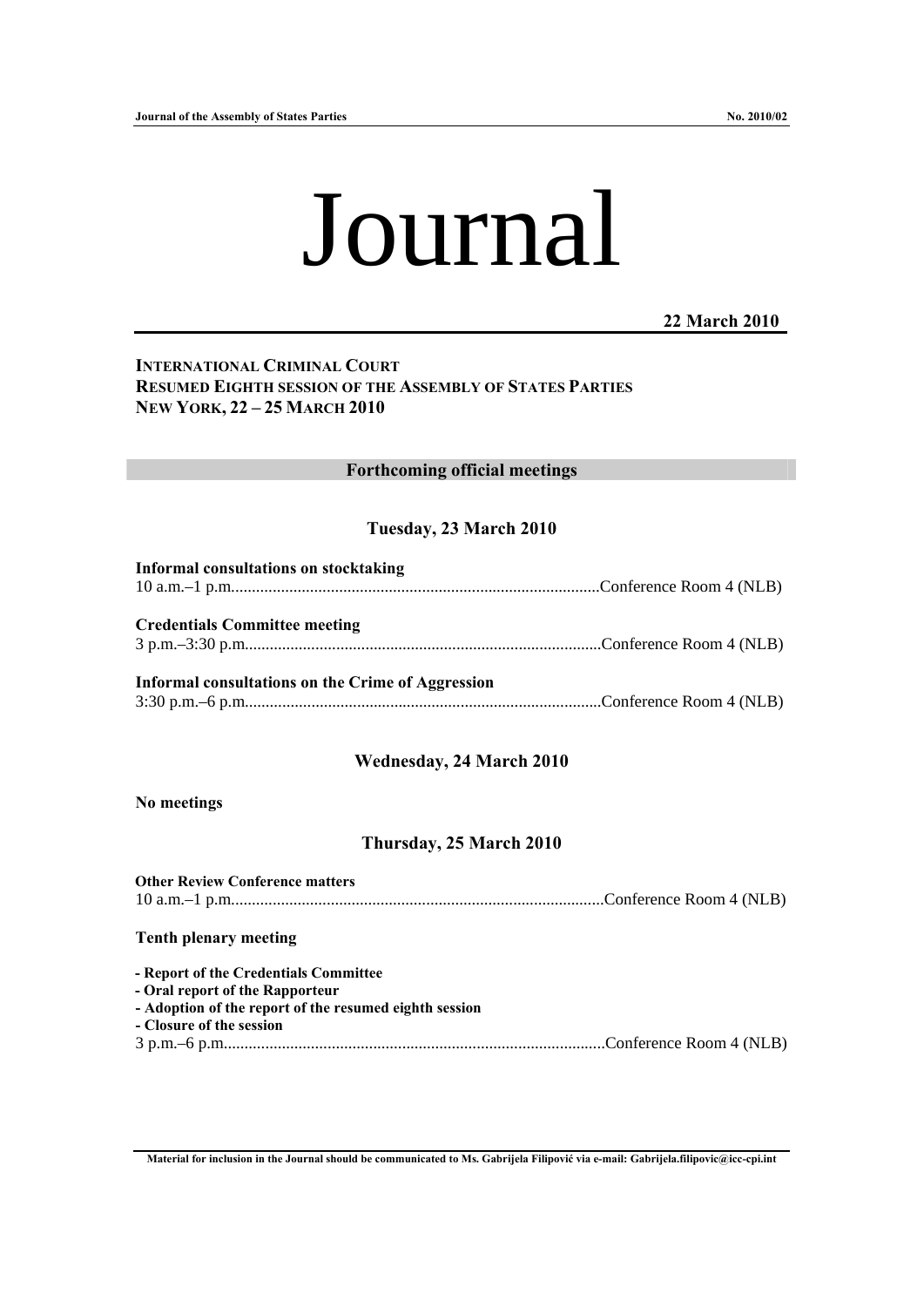## **Other forthcoming meetings**

## **Tuesday, 23 March 2010**

| 5th Bureau meeting                                                                                                                                                                                                                               |
|--------------------------------------------------------------------------------------------------------------------------------------------------------------------------------------------------------------------------------------------------|
|                                                                                                                                                                                                                                                  |
| Informal consultations on the permanent premises                                                                                                                                                                                                 |
|                                                                                                                                                                                                                                                  |
| <b>Informal consultations on stocktaking</b>                                                                                                                                                                                                     |
|                                                                                                                                                                                                                                                  |
| Briefing on "Delegates' visits to Uganda: Initial feedback for the stocktaking process"<br>(hosted by the Permanent Missions of Denmark and Uganda and HURINET, UCICC and<br>NPWJ)                                                               |
|                                                                                                                                                                                                                                                  |
| DOMAC (Impact of International Courts on Domestic Criminal Procedures in Mass<br>Atrocity Cases) lunch meeting on "Interaction between national and international courts in<br>prosecuting mass atrocity crimes"                                 |
|                                                                                                                                                                                                                                                  |
| Screening of the film "Reckoning" (organized by the facilitator for the Plan of action and<br><b>New York University)</b>                                                                                                                        |
|                                                                                                                                                                                                                                                  |
| <b>Wednesday, 24 March 2010</b>                                                                                                                                                                                                                  |
| Panel on the Review Conference <sup>2</sup> (hosted by the Permanent Mission of Germany)                                                                                                                                                         |
| Regional lunch meeting of Pacific Islands States on ratification and full implementation of<br>the ICC Rome Statute (hosted by the Permanent Missions of Australia, New Zealand and<br>Slovakia)                                                 |
|                                                                                                                                                                                                                                                  |
| Panel on "The United States and the International Criminal Court" <sup>5</sup> (organized by the<br>facilitator for the Plan of action and New York University)<br>6 p.m. – 8:30 p.m. ……………………………………………………………………New York University <sup>6</sup> |
|                                                                                                                                                                                                                                                  |

 1 Woolworth Building, 15 Barclay Street, Room 430. 2 Given the space limitation, attendance is upon invitation only.

<sup>3</sup> 871 United Nations Plaza.

<sup>&</sup>lt;sup>4</sup> 150 East 42nd Street (between Lexington and Third Avenues)  $34<sup>th</sup>$ , 3 floor, Monash Conference Room.

 $5\frac{\text{Given the space limitation, attendance is upon invitation only}}{5\frac{\text{Given the space limitation, attendance is upon invitation only}}$ .

<sup>&</sup>lt;sup>6</sup> *Car:* Woolworth Building, 15 Barclay Street (between Broadway and Church Street), Public Assembly Room of the Centre or Global Affairs.

*Subway:* 2 or 3 line to Park Place, walk south on Broadway and make right onto Barclay Street or 4, 5, 6 lines to Brooklyn Bridge, walk across the park towards Woolworth Building.